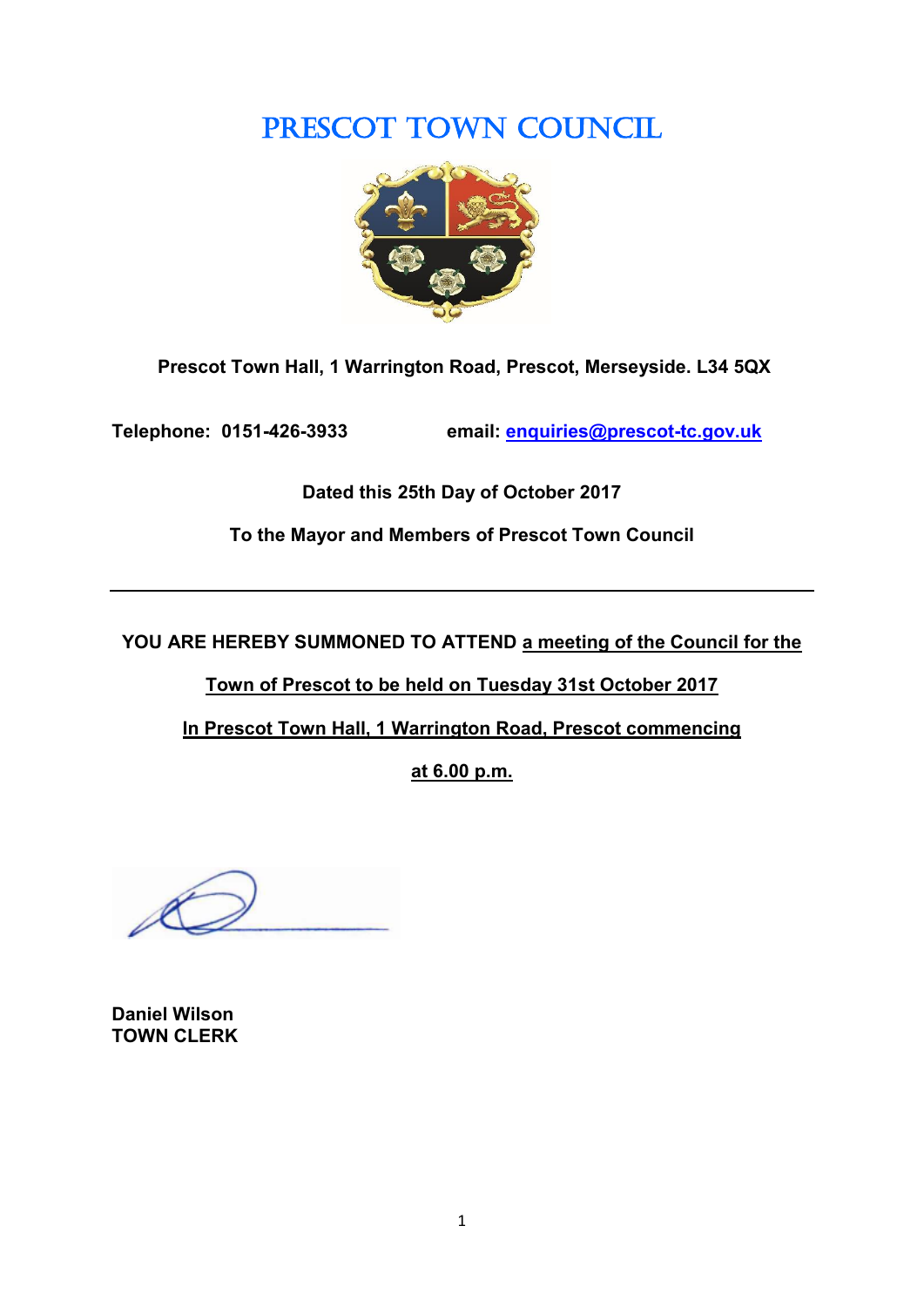# **A G E N D A**

**1. TO RECEIVE APOLOGIES** Verbal

**2. PUBLIC OPEN FORUM** Verbal

To provide members of the public with the opportunity to ask questions of the Council.

# **3. DECLARATIONS OF INTEREST** Verbal

*In accordance with Standing Order 4 g ii, members are invited to indicate any interests they may have in relation to items on the agenda for the meeting.*

### **4. MINUTES OF THE PREVIOUS COUNCIL MEETING** (pages 4-8)

To **APPROVE AND SIGN** the Minutes of the Meeting of the Town Council held on Tuesday 26th September 2017 as a true and accurate record of the business transacted.

### **5. MINUTES OF THE COUNCIL COMMITTEE MEETINGS** (pages 9-15)

To **NOTE** the minutes of the following Committee meetings:

- Events Committee  $27<sup>th</sup>$  September 2017
- Finance & General Purposes Committee  $15<sup>th</sup>$  September 2017
- Human Resources Committee  $22<sup>nd</sup>$  September 2017

## **6. ANNOUNCEMENTS FROM THE LEADER** Verbal

To receive announcements from the Leader of the Council.

#### **FOR INFORMATION AND TO RECEIVE QUESTIONS FROM MEMBERS**

#### **7. ANNOUNCEMENTS FROM THE TOWN CLERK** Verbal

To receive announcements from the Town Clerk.

#### **FOR INFORMATION AND TO RECEIVE QUESTIONS FROM MEMBERS**

#### **8. REPORTS AND PRESENTATIONS FROM REPRESENTATIVES AT CONFERENCES OR OUTSIDE BODIES** Verbal